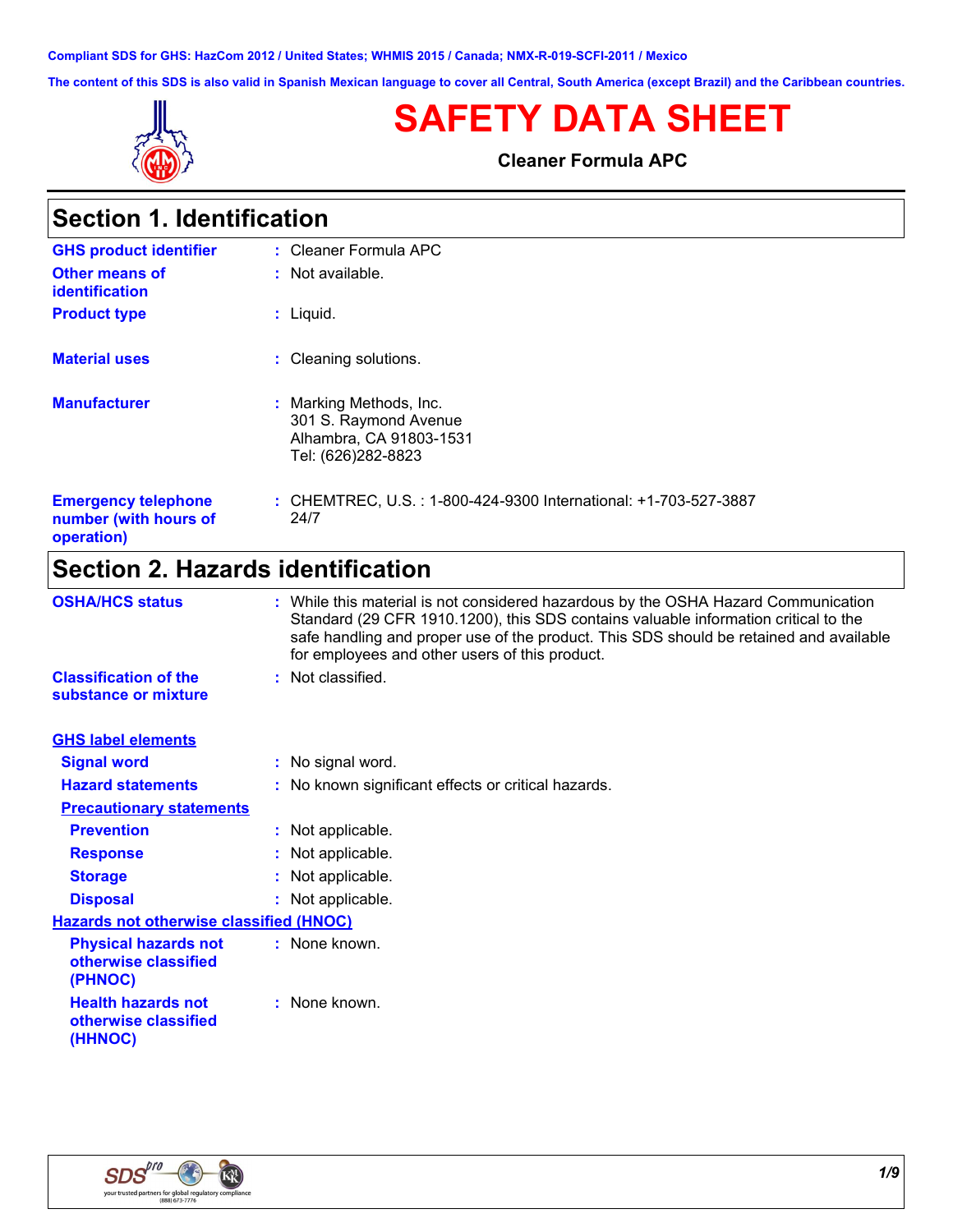## **Section 3. Composition/information on ingredients**

| Substance/mixture                       | : Mixture          |
|-----------------------------------------|--------------------|
| <b>Other means of</b><br>identification | $:$ Not available. |

| <b>CAS number/other identifiers</b> |  |
|-------------------------------------|--|
|                                     |  |

| <b>CAS number</b> | : Not applicable. |
|-------------------|-------------------|
|                   |                   |

**Product code** : Not available.

**There are no ingredients present which, within the current knowledge of the supplier and in the concentrations applicable, are classified as hazardous to health or the environment and hence require reporting in this section. Occupational exposure limits, if available, are listed in Section 8.**

### **Section 4. First aid measures**

#### **Description of necessary first aid measures**

| <b>Eye contact</b>  | : Immediately flush eyes with plenty of water, occasionally lifting the upper and lower<br>eyelids. Check for and remove any contact lenses. Get medical attention if irritation<br>occurs. |
|---------------------|---------------------------------------------------------------------------------------------------------------------------------------------------------------------------------------------|
| <b>Inhalation</b>   | : Move person to fresh air.                                                                                                                                                                 |
| <b>Skin contact</b> | : Flush contaminated skin with plenty of water. Get medical attention if symptoms occur.                                                                                                    |
| <b>Ingestion</b>    | : Wash out mouth with water. Do not induce vomiting unless directed to do so by medical<br>personnel. Get medical attention if symptoms occur.                                              |

#### **Most important symptoms/effects, acute and delayed**

| <b>Potential acute health effects</b> |                                                     |
|---------------------------------------|-----------------------------------------------------|
| <b>Eye contact</b>                    | : No known significant effects or critical hazards. |
| <b>Inhalation</b>                     | : No known significant effects or critical hazards. |
| <b>Skin contact</b>                   | : No known significant effects or critical hazards. |
| <b>Ingestion</b>                      | : No known significant effects or critical hazards. |
| Over-exposure signs/symptoms          |                                                     |
| Eye contact                           | : No known significant effects or critical hazards. |
| <b>Inhalation</b>                     | : No known significant effects or critical hazards. |
| <b>Skin contact</b>                   | : No known significant effects or critical hazards. |
| <b>Ingestion</b>                      | : No known significant effects or critical hazards. |
|                                       |                                                     |

|                                   | Indication of immediate medical attention and special treatment needed, if necessary |
|-----------------------------------|--------------------------------------------------------------------------------------|
| <b>Notes to physician</b>         | : Treat symptomatically.                                                             |
| <b>Specific treatments</b>        | : No specific treatment.                                                             |
| <b>Protection of first-aiders</b> | : No special protection is required.                                                 |
|                                   |                                                                                      |

**See toxicological information (Section 11)**

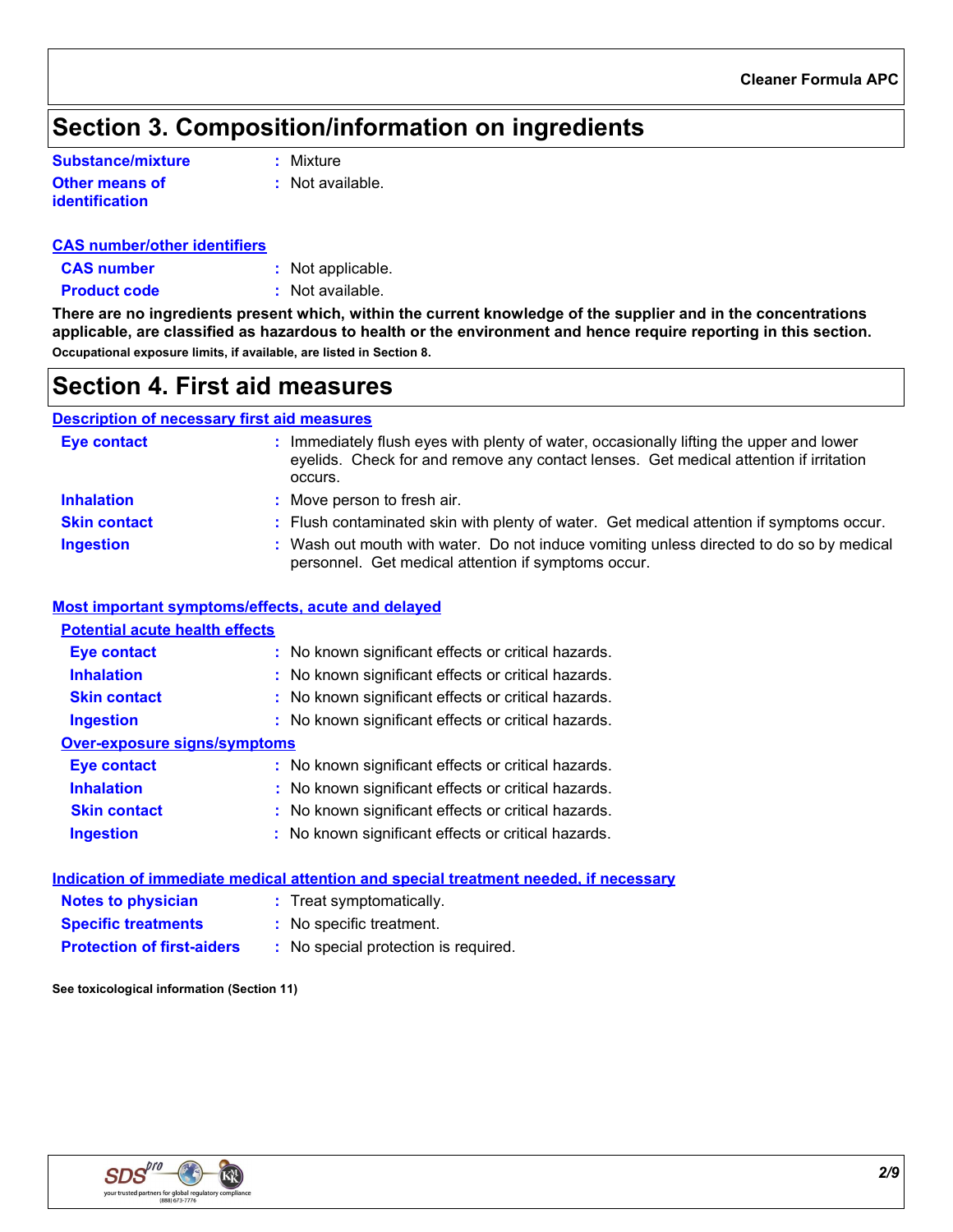## **Section 5. Fire-fighting measures**

| <b>Extinguishing media</b>                               |                                                                                                                                                                          |
|----------------------------------------------------------|--------------------------------------------------------------------------------------------------------------------------------------------------------------------------|
| <b>Suitable extinguishing</b><br>media                   | : Use an extinguishing agent suitable for the surrounding fire.                                                                                                          |
| Unsuitable extinguishing<br>media                        | : None known.                                                                                                                                                            |
| <b>Specific hazards arising</b><br>from the chemical     | : No specific fire or explosion hazard.                                                                                                                                  |
| <b>Hazardous thermal</b><br>decomposition products       | : No specific data.                                                                                                                                                      |
| <b>Special protective actions</b><br>for fire-fighters   | : No special measures are required.                                                                                                                                      |
| <b>Special protective</b><br>equipment for fire-fighters | : Fire-fighters should wear appropriate protective equipment and self-contained breathing<br>apparatus (SCBA) with a full face-piece operated in positive pressure mode. |

## **Section 6. Accidental release measures**

|                                                       | <b>Personal precautions, protective equipment and emergency procedures</b>                                                                                                                                                                                                                                                                                                                                                                                                                                                  |
|-------------------------------------------------------|-----------------------------------------------------------------------------------------------------------------------------------------------------------------------------------------------------------------------------------------------------------------------------------------------------------------------------------------------------------------------------------------------------------------------------------------------------------------------------------------------------------------------------|
| For non-emergency<br>personnel                        | : Put on appropriate personal protective equipment.                                                                                                                                                                                                                                                                                                                                                                                                                                                                         |
|                                                       | For emergency responders : If specialized clothing is required to deal with the spillage, take note of any information in<br>Section 8 on suitable and unsuitable materials. See also the information in "For non-<br>emergency personnel".                                                                                                                                                                                                                                                                                 |
| <b>Environmental precautions</b>                      | : Avoid dispersal of spilled material and runoff and contact with soil, waterways, drains<br>and sewers. Inform the relevant authorities if the product has caused environmental<br>pollution (sewers, waterways, soil or air).                                                                                                                                                                                                                                                                                             |
| Methods and materials for containment and cleaning up |                                                                                                                                                                                                                                                                                                                                                                                                                                                                                                                             |
| <b>Spill</b>                                          | : Prevent entry into sewers, water courses, basements or confined areas. Wash spillages<br>into an effluent treatment plant or proceed as follows. Contain and collect spillage with<br>non-combustible, absorbent material e.g. sand, earth, vermiculite or diatomaceous earth<br>and place in container for disposal according to local regulations (see Section 13).<br>Dispose of via a licensed waste disposal contractor. Note: see Section 1 for emergency<br>contact information and Section 13 for waste disposal. |

## **Section 7. Handling and storage**

### **Precautions for safe handling**

| <b>Protective measures</b>                       | : Put on appropriate personal protective equipment (see Section 8).                                                                                                                                                                                                    |
|--------------------------------------------------|------------------------------------------------------------------------------------------------------------------------------------------------------------------------------------------------------------------------------------------------------------------------|
| <b>Advice on general</b><br>occupational hygiene | : Eating, drinking and smoking should be prohibited in areas where this material is<br>handled, stored and processed. Workers should wash hands and face before eating,<br>drinking and smoking. See also Section 8 for additional information on hygiene<br>measures. |

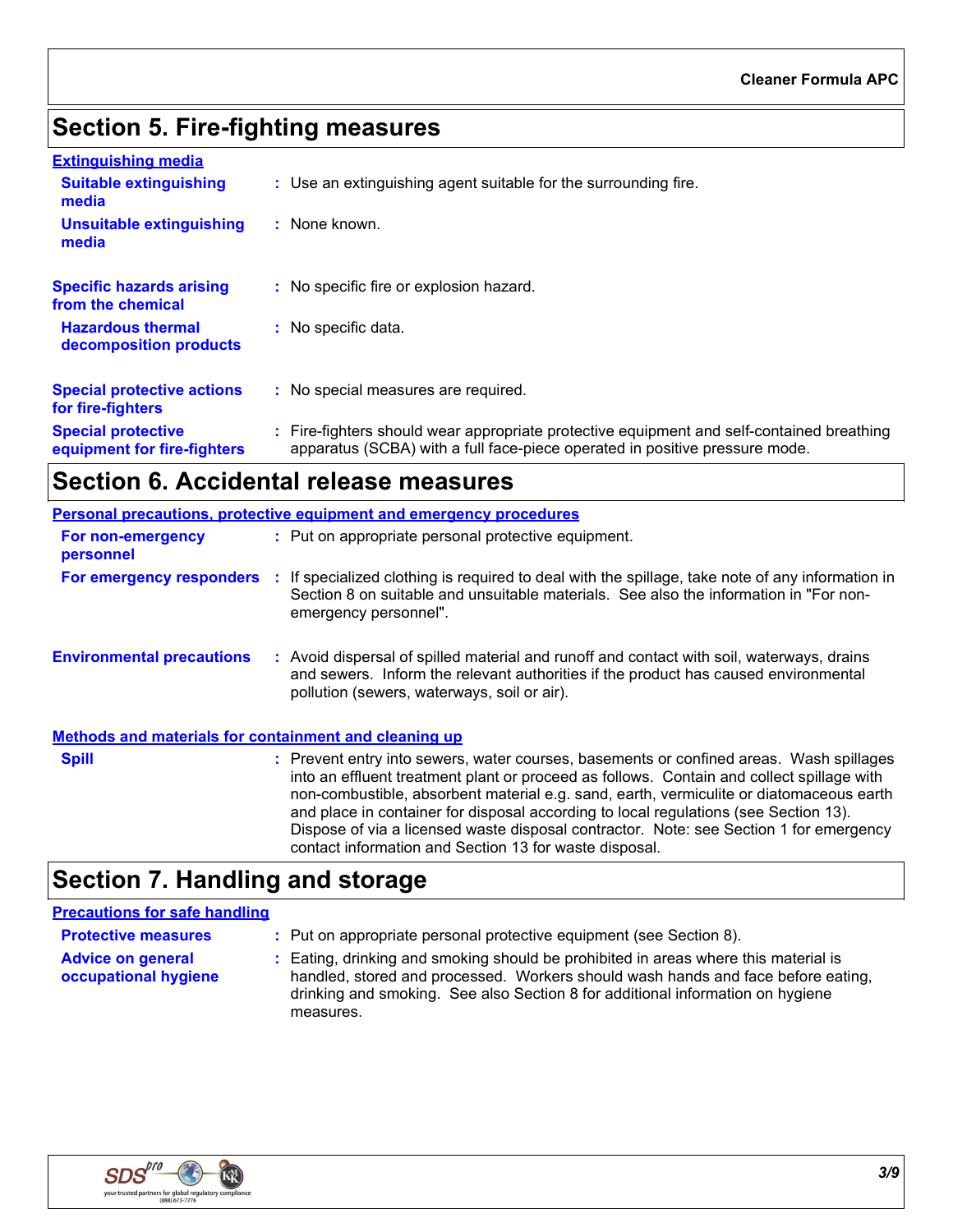### **Section 7. Handling and storage**

**Conditions for safe storage,** : Store in accordance with local regulations. Store in original container protected from **including any incompatibilities** direct sunlight in a dry, cool and well-ventilated area, away from incompatible materials (see Section 10) and food and drink. Keep container tightly closed and sealed until ready for use. Containers that have been opened must be carefully resealed and kept upright to prevent leakage. Do not store in unlabeled containers. Use appropriate containment to avoid environmental contamination.

### **Section 8. Exposure controls/personal protection**

| <b>Control parameters</b>                        |                                                                                                                                                                                                                                                               |
|--------------------------------------------------|---------------------------------------------------------------------------------------------------------------------------------------------------------------------------------------------------------------------------------------------------------------|
| <b>United States</b>                             |                                                                                                                                                                                                                                                               |
| <b>Occupational exposure limits</b>              |                                                                                                                                                                                                                                                               |
| None.                                            |                                                                                                                                                                                                                                                               |
| <b>Canada</b>                                    |                                                                                                                                                                                                                                                               |
| <b>Occupational exposure limits</b>              |                                                                                                                                                                                                                                                               |
| None.                                            |                                                                                                                                                                                                                                                               |
| <b>Mexico</b>                                    |                                                                                                                                                                                                                                                               |
| None.                                            |                                                                                                                                                                                                                                                               |
| <b>Appropriate engineering</b><br>controls       | : Good general ventilation should be sufficient to control worker exposure to airborne<br>contaminants.                                                                                                                                                       |
| <b>Environmental exposure</b><br><b>controls</b> | : Emissions from ventilation or work process equipment should be checked to ensure<br>they comply with the requirements of environmental protection legislation.                                                                                              |
| <b>Individual protection measures</b>            |                                                                                                                                                                                                                                                               |
| <b>Hygiene measures</b>                          | : Wash hands, forearms and face thoroughly after handling chemical products, before<br>eating, smoking and using the lavatory and at the end of the working period. Ensure<br>that eyewash stations and safety showers are close to the workstation location. |
| <b>Eye/face protection</b>                       | Safety eyewear complying with an approved standard should be used when a risk<br>assessment indicates this is necessary to avoid exposure to liquid splashes, mists,<br>gases or dusts.                                                                       |
| <b>Skin protection</b>                           |                                                                                                                                                                                                                                                               |
| <b>Hand protection</b>                           | : Chemical-resistant, impervious gloves complying with an approved standard should be<br>worn at all times when handling chemical products if a risk assessment indicates this is<br>necessary.                                                               |
| <b>Body protection</b>                           | : Personal protective equipment for the body should be selected based on the task being<br>performed and the risks involved and should be approved by a specialist before<br>handling this product.                                                           |
| <b>Other skin protection</b>                     | : Appropriate footwear and any additional skin protection measures should be selected<br>based on the task being performed and the risks involved and should be approved by a<br>specialist before handling this product.                                     |
| <b>Respiratory protection</b>                    | : Not required under normal conditions of use. Respirator selection must be based on<br>known or anticipated exposure levels, the hazards of the product and the safe working<br>limits of the selected respirator.                                           |

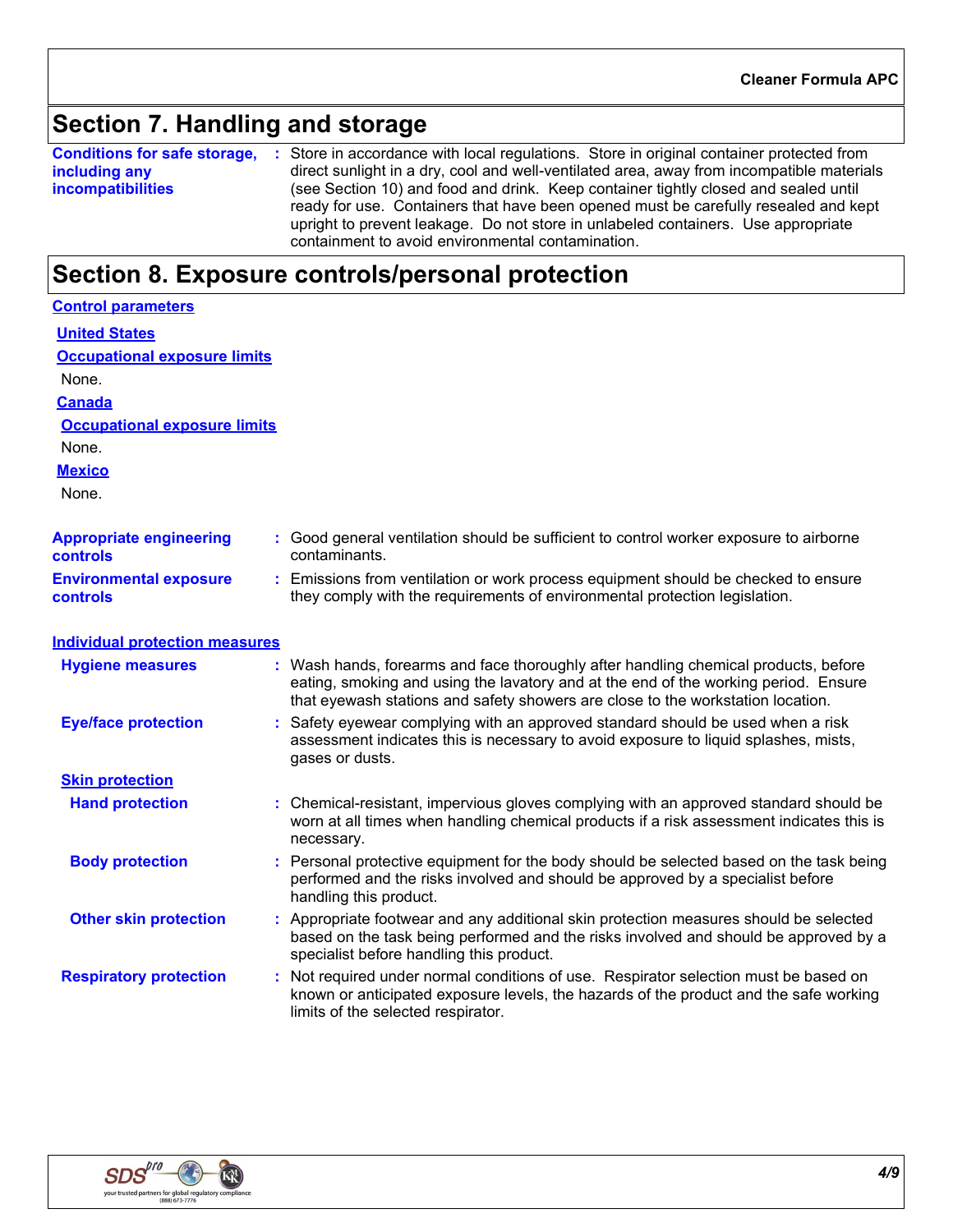## **Section 9. Physical and chemical properties**

#### **Appearance**

| <b>Physical state</b>                             | $:$ Liquid.                          |
|---------------------------------------------------|--------------------------------------|
| <b>Color</b>                                      | : Amber. [Light]                     |
| Odor                                              | $:$ Amine.                           |
| <b>Odor threshold</b>                             | : Not available.                     |
| pH                                                | : 8 to 10                            |
| <b>Melting point</b>                              | : $0^{\circ}$ C (32 $^{\circ}$ F)    |
| <b>Boiling point</b>                              | : $100^{\circ}$ C (212 $^{\circ}$ F) |
| <b>Flash point</b>                                | : Not available.                     |
| <b>Evaporation rate</b>                           | : Not available.                     |
| <b>Flammability (solid, gas)</b>                  | : Not available.                     |
| Lower and upper explosive<br>(flammable) limits   | : Not available.                     |
| <b>Vapor pressure</b>                             | : Not available.                     |
| <b>Vapor density</b>                              | : $>1$ [Air = 1]                     |
| <b>Relative density</b>                           | $\pm$ 1                              |
| <b>Solubility</b>                                 | : Miscible in water.                 |
| <b>Partition coefficient: n-</b><br>octanol/water | : Not available.                     |
| <b>Auto-ignition temperature</b>                  | : Not available.                     |
| <b>Decomposition temperature</b>                  | : Not available.                     |
| <b>Viscosity</b>                                  | : Not available.                     |
| <b>Volatility</b>                                 | $:$ Not available.                   |
| VOC (w/w)                                         | $: 0.63 \%$ (w/w)                    |

## **Section 10. Stability and reactivity**

| <b>Reactivity</b>                                   | : No specific test data related to reactivity available for this product or its ingredients. |
|-----------------------------------------------------|----------------------------------------------------------------------------------------------|
| <b>Chemical stability</b>                           | : The product is stable.                                                                     |
| <b>Possibility of hazardous</b><br><b>reactions</b> | : Under normal conditions of storage and use, hazardous reactions will not occur.            |
| <b>Conditions to avoid</b>                          | : No specific data.                                                                          |
| <b>Incompatible materials</b>                       | : Reactive or incompatible with the following materials: oxidizing materials.                |
| <b>Hazardous decomposition</b>                      | : Under normal conditions of storage and use, hazardous decomposition products should        |

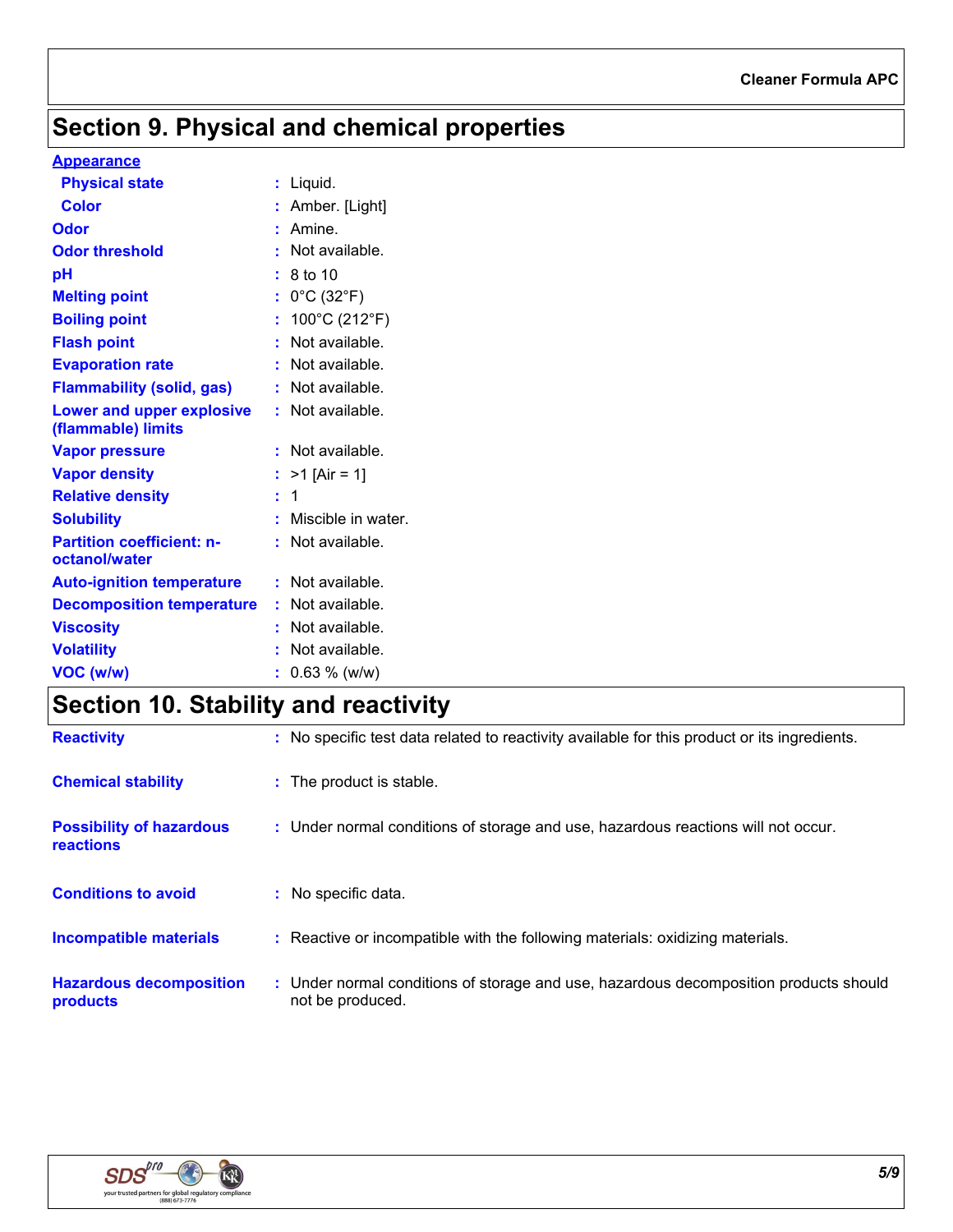## **Section 11. Toxicological information**

| <b>Information on toxicological effects</b>               |                                                                                          |
|-----------------------------------------------------------|------------------------------------------------------------------------------------------|
| <b>Acute toxicity</b>                                     |                                                                                          |
| There is no data available.                               |                                                                                          |
| <b>Irritation/Corrosion</b>                               |                                                                                          |
| There is no data available.                               |                                                                                          |
| <b>Sensitization</b>                                      |                                                                                          |
| There is no data available.                               |                                                                                          |
| <b>Carcinogenicity</b>                                    |                                                                                          |
| There is no data available.                               |                                                                                          |
| <b>Specific target organ toxicity (single exposure)</b>   |                                                                                          |
| There is no data available.                               |                                                                                          |
| <b>Specific target organ toxicity (repeated exposure)</b> |                                                                                          |
| There is no data available.                               |                                                                                          |
| <b>Aspiration hazard</b>                                  |                                                                                          |
| There is no data available.                               |                                                                                          |
|                                                           |                                                                                          |
| <b>Information on the likely</b><br>routes of exposure    | : Dermal contact. Eye contact. Inhalation. Ingestion.                                    |
| <b>Potential acute health effects</b>                     |                                                                                          |
| <b>Eye contact</b>                                        | : No known significant effects or critical hazards.                                      |
| <b>Inhalation</b>                                         | : No known significant effects or critical hazards.                                      |
| <b>Skin contact</b>                                       | : No known significant effects or critical hazards.                                      |
| <b>Ingestion</b>                                          | : No known significant effects or critical hazards.                                      |
|                                                           |                                                                                          |
|                                                           | <b>Symptoms related to the physical, chemical and toxicological characteristics</b>      |
| <b>Eye contact</b>                                        | : No known significant effects or critical hazards.                                      |
| <b>Inhalation</b>                                         | : No known significant effects or critical hazards.                                      |
| <b>Skin contact</b>                                       | : No known significant effects or critical hazards.                                      |
| <b>Ingestion</b>                                          | : No known significant effects or critical hazards.                                      |
|                                                           | Delayed and immediate effects and also chronic effects from short and long term exposure |
| <b>Short term exposure</b>                                |                                                                                          |
| <b>Potential immediate</b><br>effects                     | : No known significant effects or critical hazards.                                      |
| <b>Potential delayed effects</b>                          | : No known significant effects or critical hazards.                                      |
| Long term exposure                                        |                                                                                          |
| <b>Potential immediate</b><br>effects                     | No known significant effects or critical hazards.<br>t.                                  |
| <b>Potential delayed effects</b>                          | : No known significant effects or critical hazards.                                      |
| <b>Potential chronic health effects</b>                   |                                                                                          |
| <b>General</b>                                            | No known significant effects or critical hazards.                                        |
| <b>Carcinogenicity</b>                                    | No known significant effects or critical hazards.                                        |
| <b>Mutagenicity</b>                                       | No known significant effects or critical hazards.                                        |
| <b>Teratogenicity</b>                                     | No known significant effects or critical hazards.                                        |

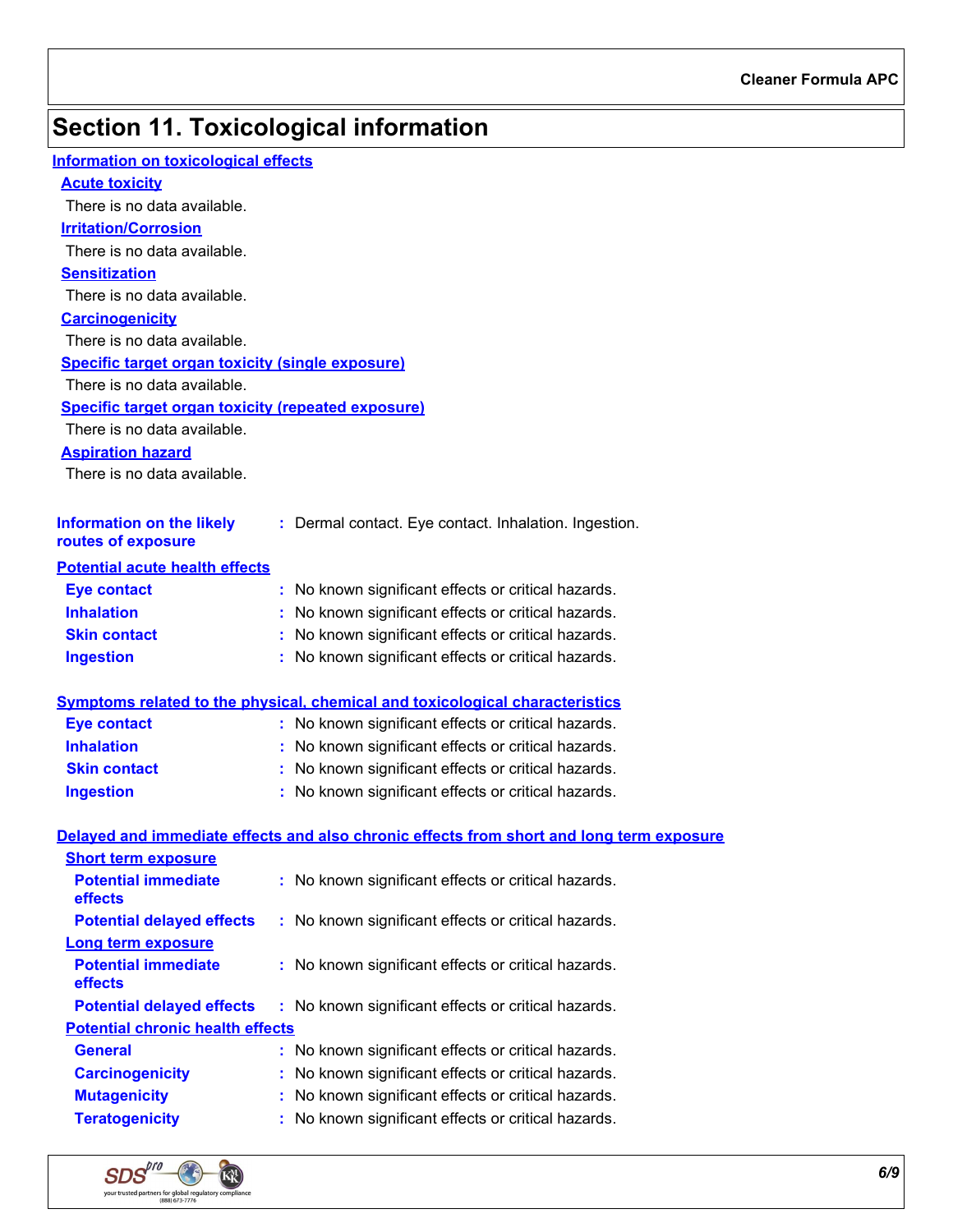### **Section 11. Toxicological information**

- **Developmental effects :** No known significant effects or critical hazards.
- **Fertility effects by Eq. 2.1.1.1. :** No known significant effects or critical hazards.

#### **Numerical measures of toxicity**

#### **Acute toxicity estimates**

There is no data available.

### **Section 12. Ecological information**

#### **Toxicity**

There is no data available.

#### **Persistence and degradability**

There is no data available.

#### **Bioaccumulative potential**

There is no data available.

SDS your trusted partne

| <b>Mobility in soil</b>                                 |                               |
|---------------------------------------------------------|-------------------------------|
| <b>Soil/water partition</b><br><b>coefficient (Koc)</b> | : There is no data available. |

#### **Other adverse effects** : No known significant effects or critical hazards.

### **Section 13. Disposal considerations**

The generation of waste should be avoided or minimized wherever possible. Disposal of this product, solutions and any by-products should comply with the requirements of environmental protection and waste disposal legislation and any regional local authority requirements. Dispose of surplus and non-recyclable products via a licensed waste disposal contractor. Waste should not be disposed of untreated to the sewer unless fully compliant with the requirements of all authorities with jurisdiction. Waste packaging should be recycled. Incineration or landfill should only be considered when recycling is not feasible. This material and its container must be disposed of in a safe way. Empty containers or liners may retain some product residues. Avoid dispersal of spilled material and runoff and contact with soil, waterways, drains and sewers. **Disposal methods :**

### **Section 14. Transport information**

|                                   | <b>DOT</b>     | <b>TDG / NOM-003-SCT</b> | <b>IMDG</b>    | <b>IATA</b>    |
|-----------------------------------|----------------|--------------------------|----------------|----------------|
| <b>UN number</b>                  | Not regulated. | Not regulated.           | Not regulated. | Not regulated. |
| <b>UN proper</b><br>shipping name |                |                          |                |                |
| Transport<br>hazard class(es)     |                |                          |                |                |
| <b>Packing group</b>              |                |                          |                |                |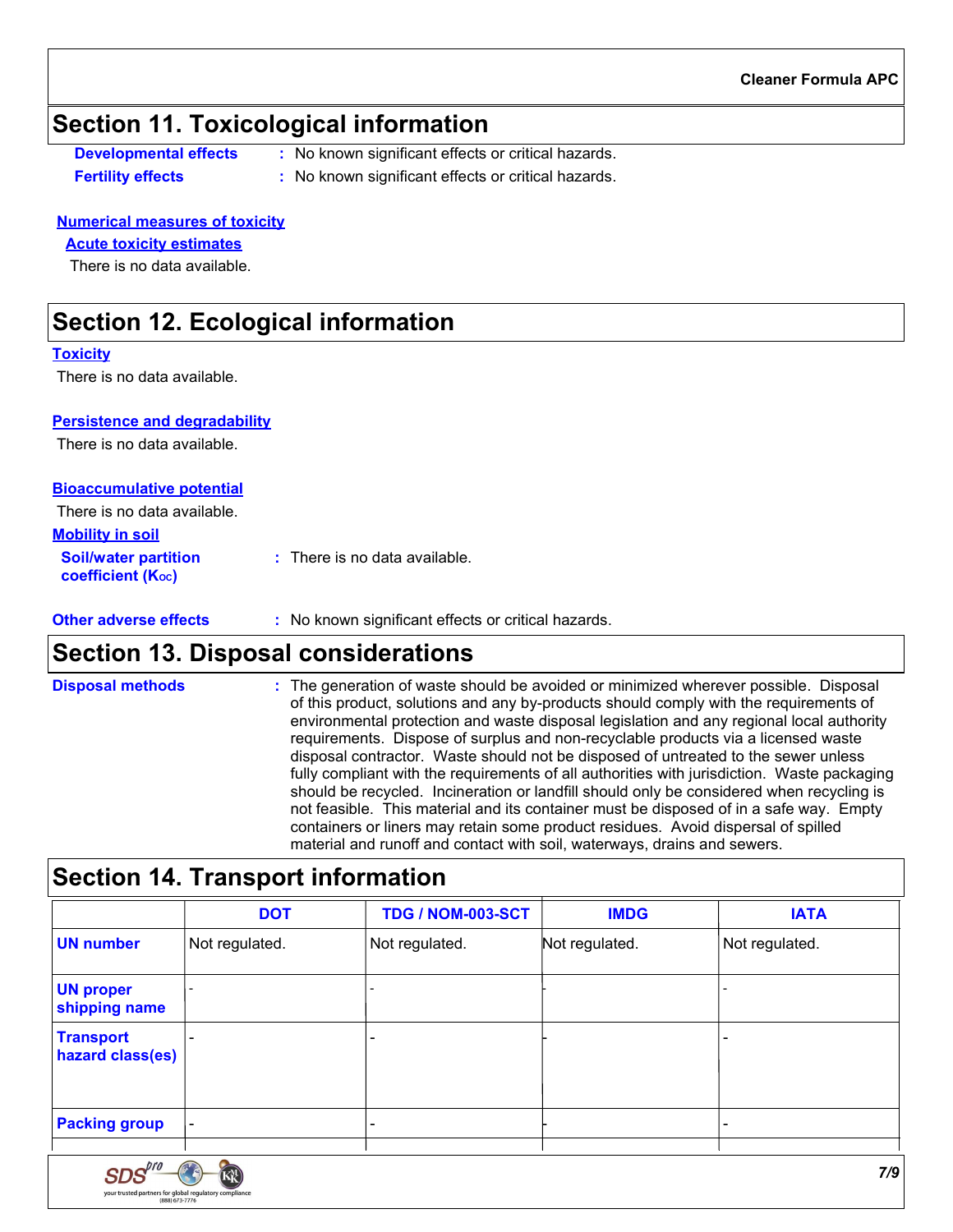#### **Cleaner Formula APC**

## **Section 14. Transport information**

| Environmental<br>hazards                | <sup>∣</sup> No. | 'No. | INO. | 'No. |
|-----------------------------------------|------------------|------|------|------|
| <b>Additional</b><br><b>Information</b> |                  |      |      |      |

**AERG :** Not applicable.

**Special precautions for user Transport within user's premises:** always transport in closed containers that are **:** upright and secure. Ensure that persons transporting the product know what to do in the event of an accident or spillage.

| <b>Transport in bulk according</b> | : Not available. |  |
|------------------------------------|------------------|--|
| to Annex II of MARPOL              |                  |  |
| 73/78 and the IBC Code             |                  |  |

## **Section 15. Regulatory information**

| <b>U.S. Federal regulations</b>                                                   | : Commerce control list precursor: 2,2',2"-Nitrilotriethanol              |  |
|-----------------------------------------------------------------------------------|---------------------------------------------------------------------------|--|
|                                                                                   | United States inventory (TSCA 8b): All components are listed or exempted. |  |
| <b>Clean Air Act Section 112</b><br>(b) Hazardous Air<br><b>Pollutants (HAPs)</b> | : Not listed                                                              |  |
| <b>Clean Air Act Section 602</b><br><b>Class I Substances</b>                     | : Not listed                                                              |  |
| <b>Clean Air Act Section 602</b><br><b>Class II Substances</b>                    | : Not listed                                                              |  |
| <b>DEA List I Chemicals</b><br>(Precursor Chemicals)                              | : Not listed                                                              |  |
| <b>DEA List I Chemicals</b><br>(Precursor Chemicals)                              | : Not listed                                                              |  |
| <b>SARA 302/304</b>                                                               |                                                                           |  |
| <b>Composition/information on ingredients</b>                                     |                                                                           |  |
| No products were found.                                                           |                                                                           |  |
| <b>SARA 304 RQ</b>                                                                | : Not applicable.                                                         |  |
| <b>SARA 311/312</b>                                                               |                                                                           |  |
| <b>Classification</b>                                                             | : Not applicable.                                                         |  |
| <b>SARA 313</b>                                                                   |                                                                           |  |
| No products were found.                                                           |                                                                           |  |
| <b>State regulations</b>                                                          |                                                                           |  |
| <b>Massachusetts</b>                                                              | : None of the components are listed.                                      |  |
| <b>New York</b>                                                                   | None of the components are listed.                                        |  |
| <b>New Jersey</b>                                                                 | None of the components are listed.                                        |  |
| <b>Pennsylvania</b>                                                               | : None of the components are listed.                                      |  |
| <b>California Prop. 65</b>                                                        |                                                                           |  |
| No products were found.                                                           |                                                                           |  |

#### **Canada**